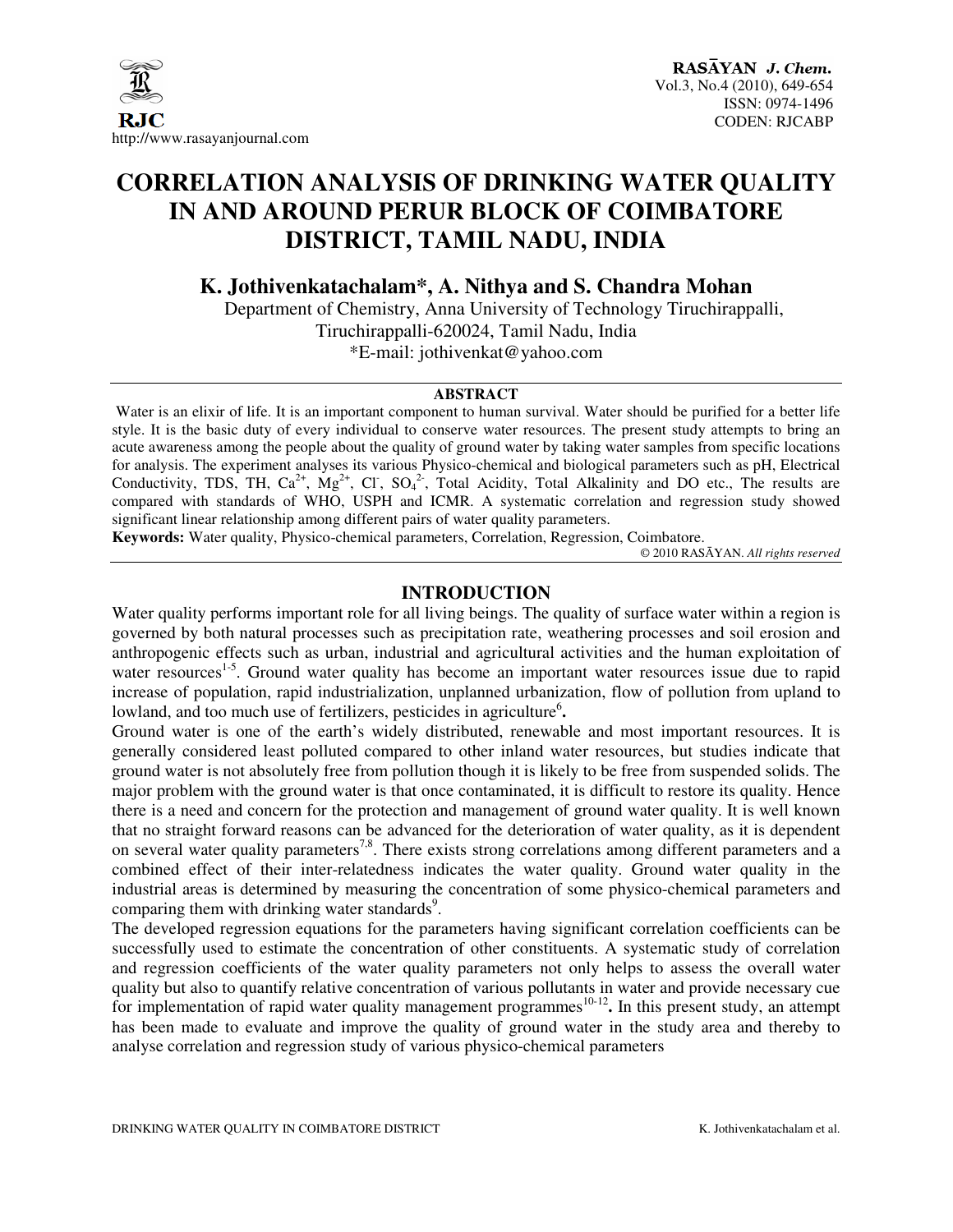### **EXPERIMENTAL**

In the present investigation seven ground water (Bore well) samples were collected from different locations of perur block of Coimbatore district. The samples were collected in cleaned and well-dried brown glass bottles  $(2.5 \text{ L})$  with necessary precautions<sup>13, 14</sup>. These bottles were labelled with respect to collecting points, date and time in order to avoid any error between collection and analysis. The collected samples were stored in an icebox and brought to laboratory for determining both physical and chemical parameters. All the chemicals used were AR grade of pure quality. Double distilled water was used for the preparation of all the reagents and solutions. Glasswares were cleaned with commercial HCl followed by distilled water.

The pH and Electrical Conductivity were measured by using Systronics digital pH meter (model 335) with an accuracy of  $\pm$  0.01 and Systronics digital Conductivity meter (model 304) with an accuracy of  $\pm$  $0.01$  respectively. TDS was determined by using evaporating methods at  $185^\circ$  C. Total Hardness, Calcium, Magnesium were measured by EDTA titration method <sup>15</sup>. Total Alkalinity was measured by titration method. Chloride was measured volumetrically by silver nitrate titrametric method using potassium chromate as indicator and was calculated in terms of mg/L <sup>16</sup>. Sulphate was measured by Gravimetric method using Barium chloride as precipitating agent. DO was measured by Winkler's titration method. The physico-chemical analysis was carried out according to standard methods <sup>13,14,16,17</sup>. The various parameters analyzed are pH, Electrical Conductivity (EC), Total Dissolved Solids (TDS),  $Ca^{2+}$ , Mg<sup>2+,</sup> Cl<sup>-</sup>, SO<sub>4</sub><sup>2</sup>, Total Hardness (TH), Total Alkalinity (TA), Total Acidity (TAC), Dissolved oxygen (DO), etc.,

#### **Correlation coefficient and Linear Regression**

Let X and Y are the two variables, and then the correlation coefficient [PEARSON] (r) between the variable X and Y is given by,

$$
r = \frac{\sum (x - \overline{x})(y - \overline{y})}{\sqrt{\sum (x - \overline{x})^2 \sum (y - \overline{y})^2}}
$$

If the values of correlation coefficient 'r' between two variables X and Y are fairly large, it implies that these two variables are highly correlated. In such cases it is fissile to try linear relation in the form-

$$
\mathrm{Y}=a{+}b\mathrm{X}
$$

The value of empirical parameters '*a*' and '*b*' are calculated with the help of the following equation-

$$
b = \frac{\sum XY - X\sum Y}{\sum X^2 - \overline{X}\sum X}
$$

$$
a = \overline{Y} \cdot b\overline{X}
$$

#### **RESULTS AND DISCUSSION**

In the studied area, water used for drinking purposes should be colourless, odourless and free from slight turbidity and excess salts. The taste of the water is slightly brackish at some of the locations. The temperature of the water is in the range 30-35° C. The important physico-chemical characteristics of analyzed water samples viz., Mean, Standard Deviation (SD), Standard Error (SE) and Coefficient of Variation (CV) have been presented in Table-1 and the values are compared with standard parameters in Table-2.

The Coefficient of Variation observed for Mg, Cl, and TAC values found to be 55.63%, 70.13% and 73.27%. Also the observed Coefficient of Variation in Mg, Cl and TAC are of very high. The Coefficient of Variation for pH, EC, TDS, TH, TA, SO4, DO found to be 6.00%, 0.04%, 30.98%, 38.23%, 30.05%, 25.02%, 35.92% and 16.10%. It shows that variation in these parameters among its measured values at different locations is not high and variation range is very narrow.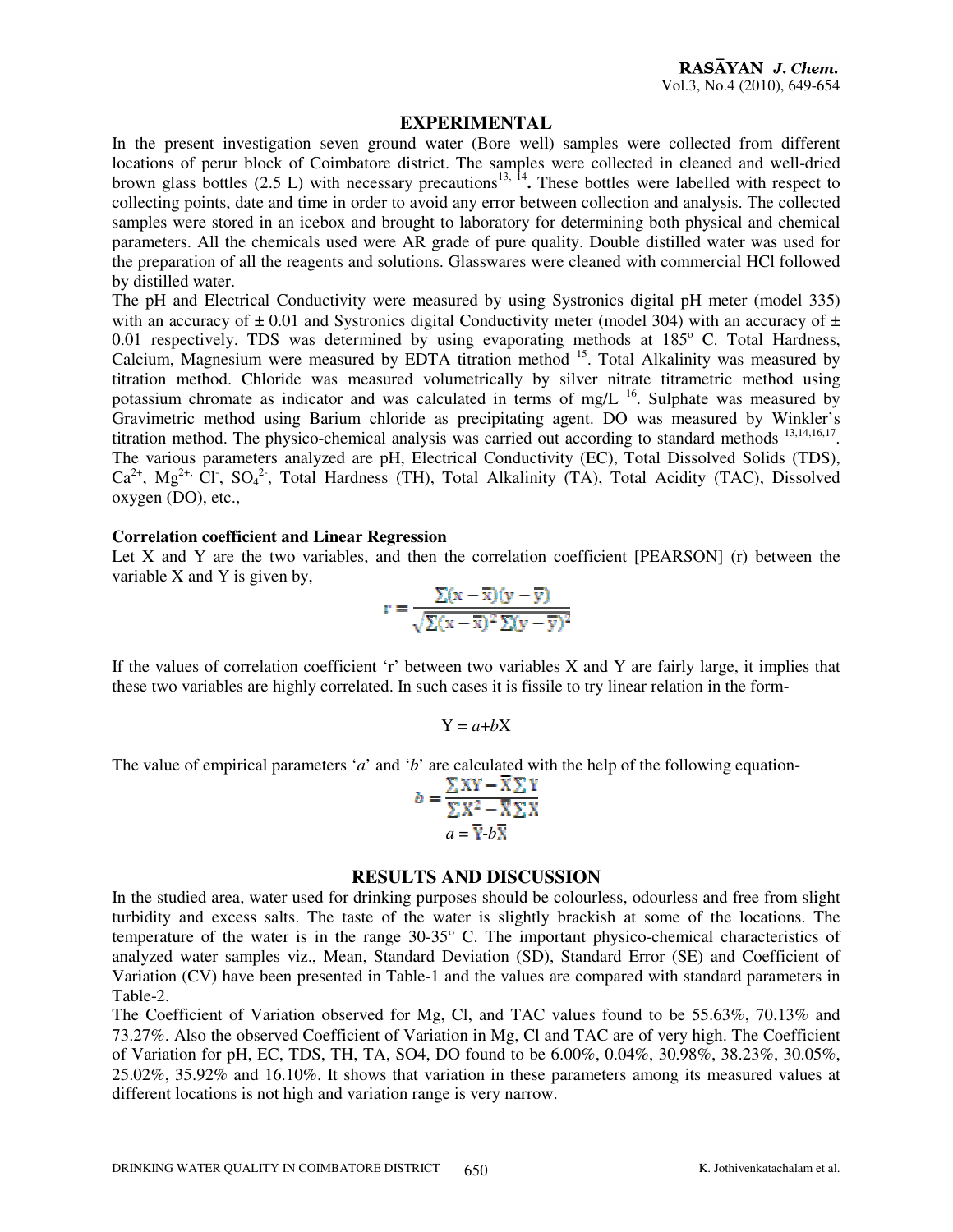The pH value of drinking water is an important index of acidity or alkalinity. A number of minerals and organic matter interact with one another to give the resultant pH value of the sample. In the present study, pH ranges from 6.6-7.9, which lies in the range prescribed by  $WHO^{13}$ .

The EC values for most samples range between  $1020-2910(\mu \text{ mho/cm})$ . The EC value is directly proportional to the Total dissolved matter. All the samples show higher EC values than the permissible limit. When EC value exists at 3000  $\mu$  mho/cm, the generation of almost all the crops would be affected and it may result in much reduced yield $18$ .

The level of TDS is one of the characteristics, which decides the quality of drinking water. In the present study, TDS ranged from 968-2010mg/L. According to WHO and USPH, total dissolved solid values for drinking water less then 500mg/L minimum is the desirable limit and 1500 mg/L is the maximum permissible limit (ICMR). The analyzed data show that 57% samples had more than the maximum permissible limit. Water with high residue is normally less palatable and may induce an unfavourable physiological reaction in the transient consumer and even may cause gastrointestinal irritation<sup>19</sup>. Water containing high solid concentration may cause constipation effects<sup>20</sup>. High level of TDS may aesthetically be unsatisfactory for bathing and washing $2<sup>1</sup>$ .

The Total Hardness is an important parameter of water quality whether it is to be used for domestic, industrial or agricultural purposes. The total hardness ranges between 855-2432ppm, while WHO and Indian standards permit any value less than 500mg/L. In all samples total hardness exceeds beyond the maximum acceptable limit. The hardness is due to dissolution of alkaline earth metal salts from geological matter. Calcium salts are non-toxic except at very high doses (100mg for 20 day). Maximum permissible limit of calcium and magnesium in drinking water is100mg/L and 50mg/L as suggested by USPH and WHO<sup>22</sup>; 75mg/L and 50mg/L as suggested by ICMR. In the studied area, the content of calcium and magnesium in portable water range from 413-1048mg/L and 325-1384mg/L respectively. All sample exceed beyond the maximum acceptable limit. In human body Hypocalcaemia causes coma and death if serum calcium level rises to 160 mg/L. Too high magnesium causes nausea, muscular weakness and paralysis in human body when it reaches a level of about  $400 \text{mg/L}^{19}$ .

Alkalinity of water is defined as the ionic concentration, which can neutralize the hydrogen ions. The phenolphthalein alkalinity value is zero indicating absence of any carbonate and hydroxyl ions. The bicarbonate alkalinity is expressed as a total alkalinity, which ranges between 218-460mg/L. The alkalinity value of all the samples are within the permissible limit of 600ppm. However, little abnormal value of alkalinity is not harmful to human beings $^{23}$ .

In the present study, the amount of sulphate ion is estimated to vary from 39-169mg/L. The maximum tolerance range for sulphate is 200-400 mg/L. The excess amount of sulphate causes diarrhoea. All samples are free from sulphate problems. Sulphate produces an objectionable taste at 300-400 mg/L and bitter taste at 500 mg/ $L^{24}$ .

The chloride content in the samples lies between 120-891mg/L. chloride is normally the most dominant anion in water. According to ICMR the maximum permissible limit for chloride in drinking water is 250  $me/L$ <sup>25</sup>. In the present study; the value of chloride content in four samples has been found to be high, which can cause corrosion and pitting of iron plates or pipes.

The Dissolved oxygen in the water samples ranges from 3.2-5.6 mg/L, which is lower than the permissible limit of 8 mg/L for good quality drinking water. The aquatic life is held responsible for lowering the value of Dissolved oxygen. The ISI suggest that dissolved oxygen should be between 4-6 mg/L. The higher value of dissolved oxygen can impart good aesthetic taste to drinking water <sup>26</sup>.

The systematic calculation of correlation coefficient between water quality variables and regression analysis provide indirect means for rapid monitoring of water quality. The correlation matrix for different ground water quality variables is depicted in Table-3. It is evident that distribution of Total Dissolved Solids, Total Hardness, Calcium, Magnesium and Chloride were significantly correlated  $(r > 0.5)$  with Electrical conductivity in most of the study areas. Positive correlation is obtained between 45 unions (i.e, 68.18% of the total number) and rest of the 21 unions (i.e, 31.82% of total number) demonstrates negative correlation. Highly positive correlation is observed between EC and TDS (0.9780) while highly negative correlation coefficient is seen among pH and TA (-0.0796), TAC and TH (-0.0289). The linear regression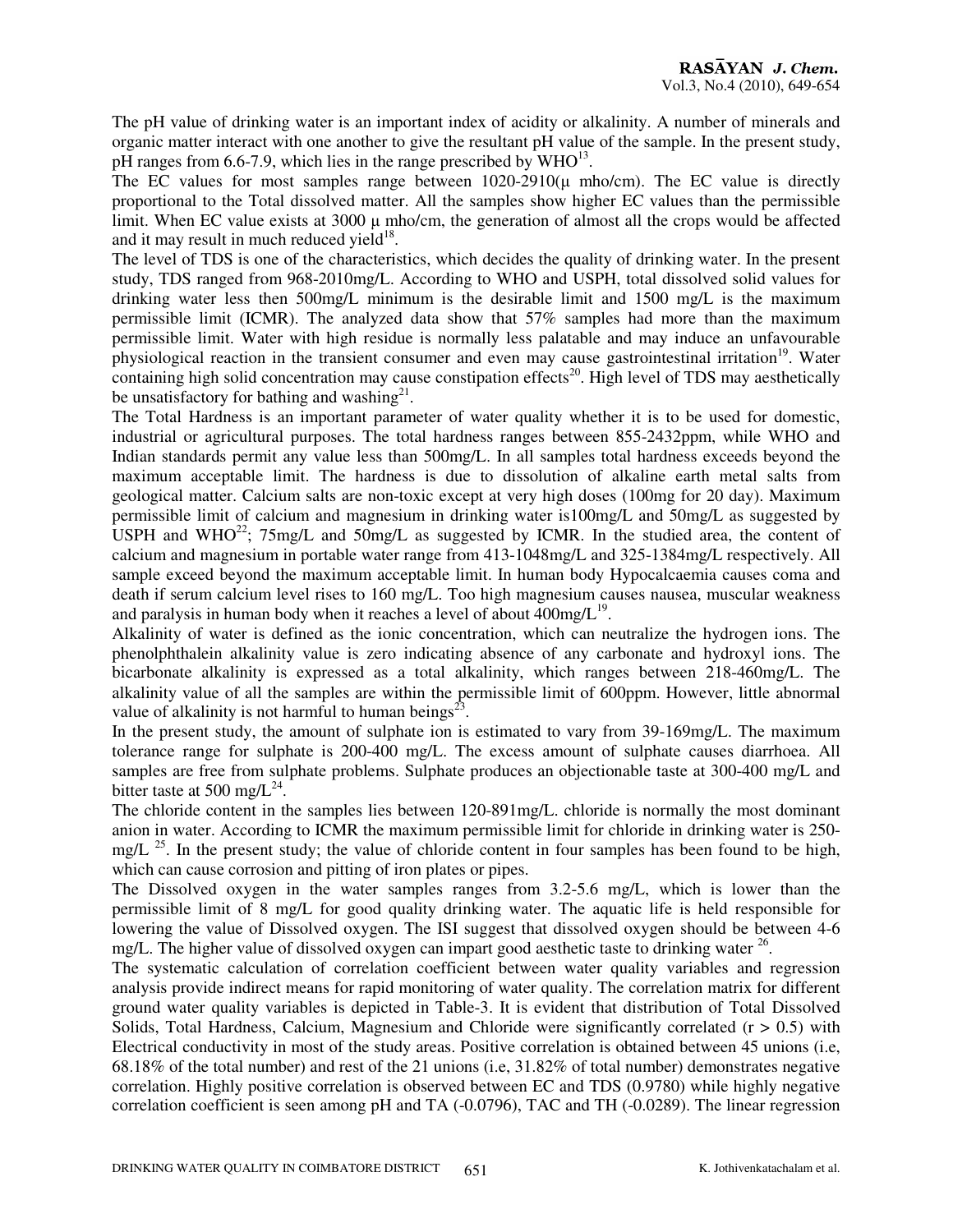analyses have been carried out for the water quality parameters which are found to have better and higher level of significance in their correlation coefficient. The regression equations obtained from the analysis are given in the Table 4. The different dependent characteristics of water quality were calculated using the regression equation and by substituting the values for the independent parameters in the equations. The experimentally estimated and calculated values using the regression equations are given in Table-5. Hence it can be concluded that the correlation studies of the water quality parameters have a great significance in the study of water resources.

## **CONCLUSION**

The quality of ground water sample collected from seven different locations of Coimbatore district, centred on perur block is analysed and studied. On the basis of these analytical findings, the following conclusions can be drawn. The pH of the entire water sample is well within permissible limits. The TDS and Total hardness values of all the water samples are not within permissible limits. Total alkalinity values for all the samples are within permissible limit. Calcium and Magnesium content for all samples has high value above permissible limits. Chlorides content of four samples are in higher range than permissible limits. Sulphate content for all samples is within permissible limits. The general observation is that the samples of water from Sundakkamuthur, Pacchapalayam and Thithipalayam are inferior to other samples from perur block. The reason for dwindling quality of water in this region may be due to high density of population and location of big and ancillary industrial units in this area. The diseases mentioned in this paper may occur due to the lack of water quality in this area. Hence, rapid and reliable monitoring measures are essential for keeping a close watch on water quality and health environment. In the correlation regression study, we can conclude that all the parameters are more or less correlated with each other. The linear correlation is very useful to get fairly accurate idea of quality of the ground water by determining a few parameters experimentally.

### **ACKNOWLEDGEMENTS**

The authors acknowledge the Anna University of Technology Tiruchirappalli, Tiruchirappalli for encouragement and constant support for this project.

#### **REFERENCES**

- 1. H. P. Jarvie, B. A. Whitton, and C. Neal, *Sci. Total Environ*., **210-211**, 79 (1998).
- 2. S. W. Liao, H. S. Gau, W.L. Lai, J. J. Chen, and C. G. Lee, *J. Environ. Manag*., **88 (2)**, 286 (2007).
- 3. A. H. Mahvi, J. Nouri, A. A. Babiei, and R. Nabizadeh, *Int. J. Environ. Sci. Tech*., **2 (1)**, 41 (2005).
- 4. J. Nouri, A. R. Karbassi, and S. Mirkia, *J. Environ. Sci. Tech.,* **5 (1)**, 43 (2008).
- 5. S. Moscow and K. Jothivenkatachalam , *J. of. Env. Sci*., communicated**.**
- 6. M. A. M. Joarder, F. Raihan, J. B. Alam, and S. Hasanuzzaman, *Int. J. Environ. Res.***2(3)**, 291 (2008).
- 7. K. Jothivenkatachalam and A. Nithya, Poll.Res., accepted for publication .
- 8. C. Gajendran, and P. Thamarai, *Poll Res*., **27(4)**, 679 (2008).
- 9. Arul Antony, *Indian Journal of Science and Technology.,* **1(6)**, 1 (2008).
- 10. J. R. Dash, P.C. Dash, and H. K. Patra , *IJEP*, **26 (6)**, 550 (2006).
- 11. J.G. Mulla, M. Farooqui, and A. Zaheer, *Int. J. Chem. Sci.,* **5(2)**, 943 (2007).
- 12. Navneet Kumar and D.K. Sinha, *Int. J. of. Env. Sci.,* **1(2),** 253 (2010).

13. APHA. Standard methods for examination of water and wastewater, 19<sup>th</sup> edn., American Public Health Association, Washington, D. C. (1995).

- 14. Mayur C. Shah, *Poll Res*., **25(3)**, 549 (2006).
- 15. B.K Honda, Hydro chemical Zones of India, Proc. Seminar on Ground water Development, Roorkee. 339-450 (1986).
- 16. N. Manivasagam, Physico-chemical examination of water, sewage and industrial effluents, Pragati Prakashan, Meerut. (1984).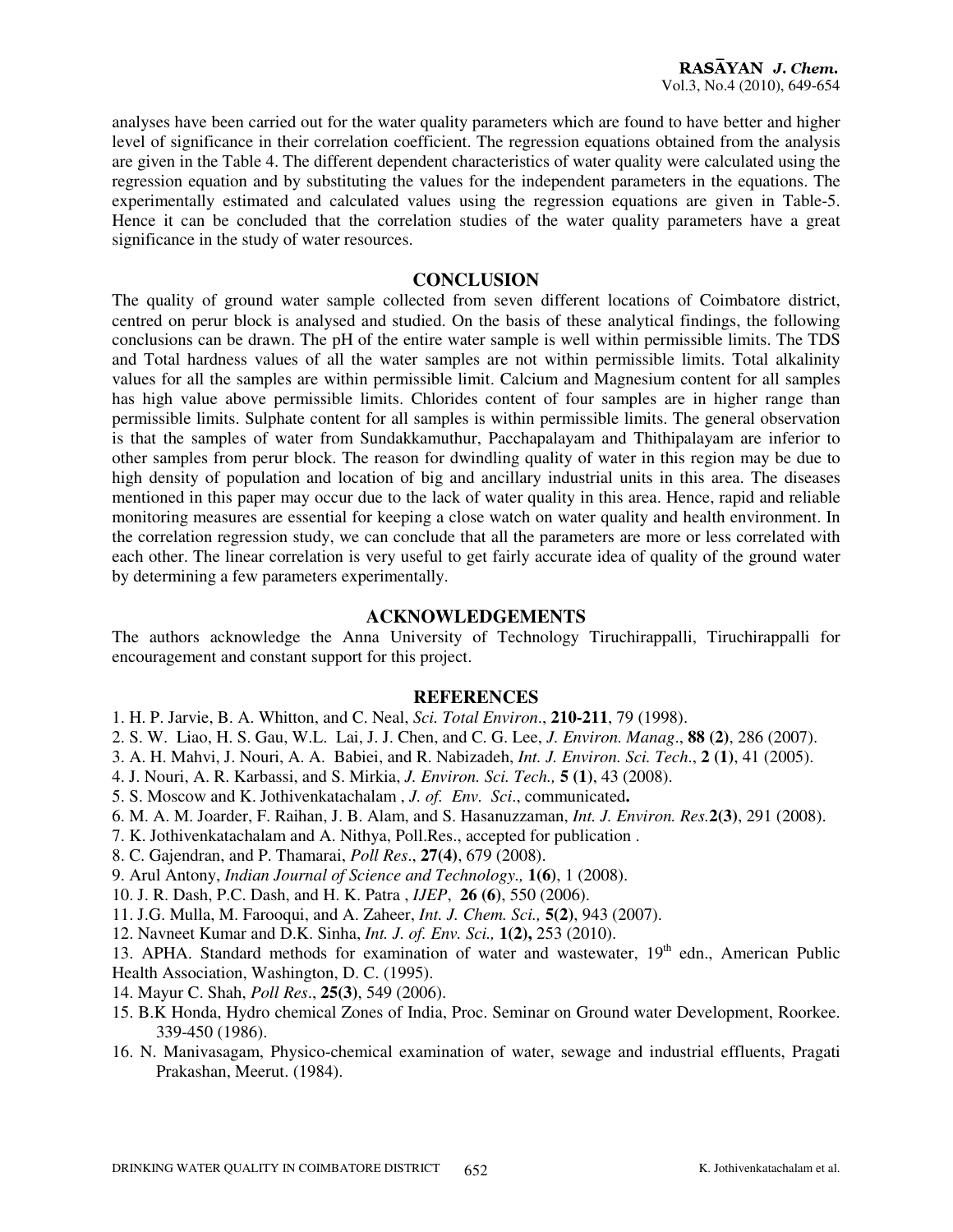- 17. B. Kotaiah and N. Kumaraswamy, Environmental engineering laboratory Manual (5th ed.). Charotar Publishing House, India. (1994).
- 18. C. H. Srinivas, Ravi Shankar Piska, C. Venkatesan, M. S. Sathya Narayana Rao, and R. Ravinder Reddy, *Poll. Res*., **19 (2)**, 285 (2000).
- 19. M.G. Adak, and K.M. Purohit, Poll*. Res*., **20,** 575 (2001).
- 20. N. Kumarasamy, *Poll. Res*., **10 (1)**, 13 (1991)
- 21. A. Abdul Jameel, and J. Sirajudeen, India*. Enviro. Monitoring and assessment*, **123**, 299(2006).
- 22. Guidelines of drinking water quality, Vol II. Recommendation, 2<sup>nd</sup> edition, WHO,Geneva. (1994).
- 23. T. B. Singh, Indhu Bala, and D. Singh, *Poll. Res*., **18 (1)**, 111 (1999)
- 24. G. Gitanjali, and A. Kumaresan, *Poll. Res.,* **25(3)**, 583 (2006)
- 25. K. Jothivenkatachalam, and K. Suresh, *NEPT Journal*., **7(2)**, 283 (2008).
- 26. M.B. Mehta, *J. of Industrial Pollution control*, **19(2)**, 153 (2003).

|                                   | Max  | Min            | Range | Mean    | <b>SD</b> | <b>SE</b> | $CV\%$ |
|-----------------------------------|------|----------------|-------|---------|-----------|-----------|--------|
| pH                                | 7.9  | 6.6            | 1.3   | 7.1057  | 0.426548  | 0.16122   | 6.00   |
| $EC, \mu$ mho/cm                  | 2910 | 1020           | 1890  | 1852.86 | 0.724611  | 0.273877  | 0.04   |
| <b>TDS</b>                        | 2010 | 968            | 1042  | 1461.43 | 452.7099  | 171.1083  | 30.98  |
| TH                                | 2432 | 855            | 1577  | 1351    | 516.5476  | 195.2366  | 38.23  |
| <b>CALCIUM</b>                    | 1048 | 413            | 635   | 649.429 | 195.1284  | 73.75161  | 30.05  |
| <b>MAGNESIUM</b>                  | 1384 | 325            | 1059  | 650.286 | 361.7851  | 136.7419  | 55.64  |
| <b>CHLORIDE</b>                   | 891  | 120            | 771   | 368.7   | 258.5524  | 97.72362  | 70.13  |
| <b>TOTAL ACIDITY</b>              | 37   | $\overline{4}$ | 33    | 14.29   | 10.47057  | 3.957504  | 73.27  |
| <b>TOTAL</b><br><b>ALKALINITY</b> | 460  | 218            | 242   | 314.7   | 78.72868  | 29.75664  | 25.02  |
| <b>SULPHATE</b>                   | 169  | 39             | 130   | 119.7   | 42.99407  | 16.25023  | 35.92  |
| D <sub>O</sub>                    | 5.6  | 3.2            | 2.4   | 4.84    | 0.77984   | 0.29475   | 16.11  |

Table-1: Statistical analysis of ground water samples

Table-2: Comparison of ground water quality with drinking water standards

| Parameter               | <b>USPH</b>                  | <b>WHO</b>  | <b>ICMR</b><br>European standard |             | Present study<br>report |
|-------------------------|------------------------------|-------------|----------------------------------|-------------|-------------------------|
| <b>PH</b>               | $6.0 - 8.5$                  | $6.5 - 9.2$ | $6.5 - 8.5$                      | $6.5 - 8.5$ | 6.6-7.9                 |
| $EC, \mu$ mho/cm        | 300                          | 300         | 400                              |             | 1020-2910               |
| <b>TDS</b>              | 500                          | 500         | 500                              | 500-1500    | 968-2010                |
| <b>Total Hardness</b>   | 500                          |             |                                  | 300         | 855-2432                |
| Calcium                 | 100                          | 75          | 100                              | 75          | 413-1048                |
| Magnesium               | 30                           | 50          | -                                | 50          | 325-1384                |
| Chloride                | 250                          | 200         | 250                              | 250         | 120-891                 |
| <b>Total Acidity</b>    |                              |             |                                  |             | $4 - 37$                |
| <b>Total Alkalinity</b> | $\qquad \qquad \blacksquare$ |             | $\overline{\phantom{a}}$         | ۰           | 218-460                 |
| Sulphate                | 250                          | 200         |                                  | 200         | 39-169                  |

USPH - United States Public Drinking water Standard

WHO - World Health Organisation

ICMR – Indian Council of Medical Research